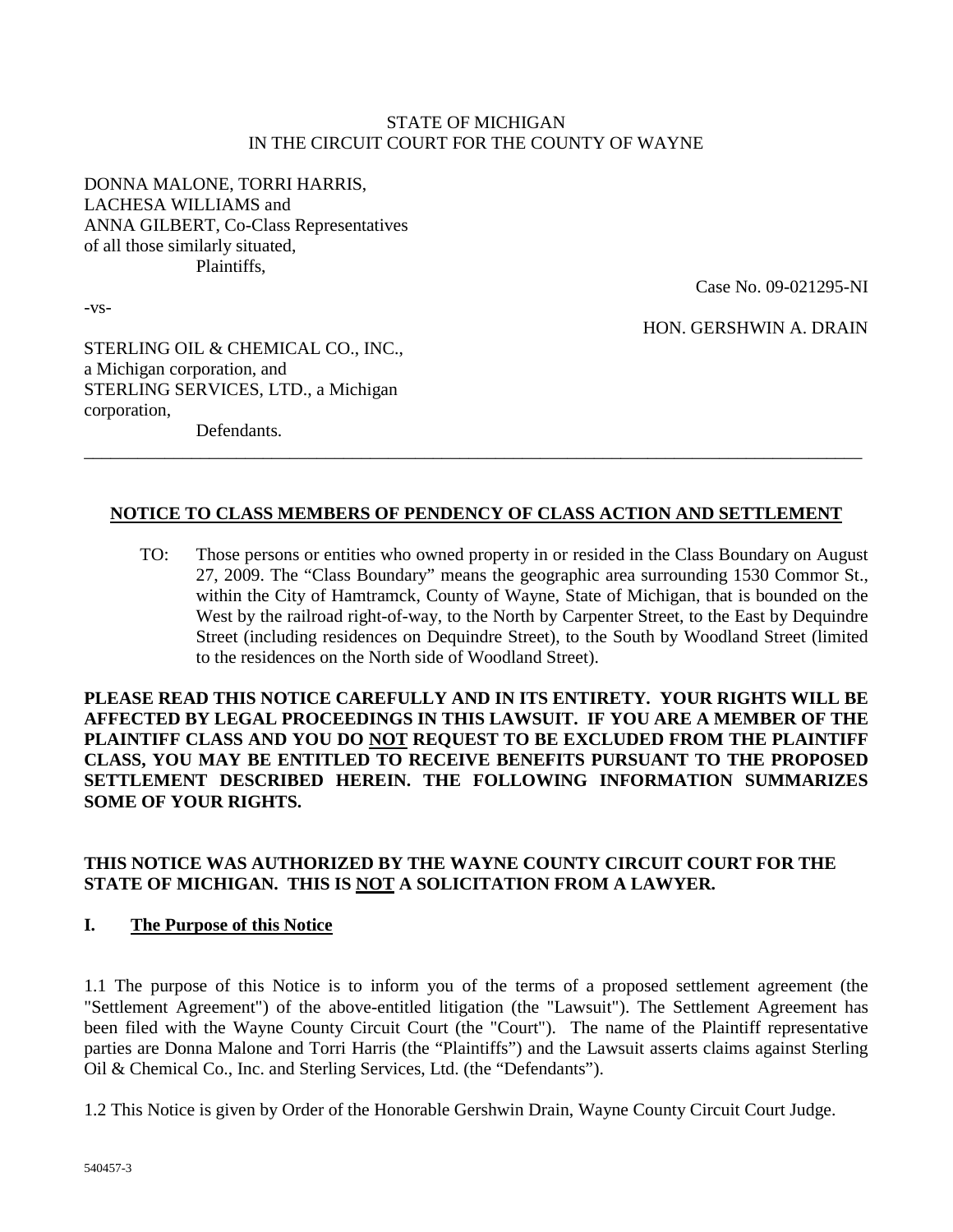1.3 This Notice only summarizes essential terms of the proposed settlement which are fully detailed in a Settlement Agreement which is on file at the office of the Clerk of the Court, Circuit Court for Wayne County, Michigan, Two Woodward Avenue, Coleman A. Young Municipal Center, Detroit, Michigan, 48226.

1.4 You received this Notice because U.S. Postal Service records show that you may be a resident or property owner who may be entitled to be a member of a proposed class of residents that would be affected by a proposed settlement of a class action lawsuit. The Court has given its preliminary approval to the settlement and preliminarily certified a Class for settlement purposes only, as described below, and has ordered that this Notice be sent to you and all other potential Class Members so that you may consider your options.

1.5 This Notice is not an expression of opinion by the Court about the merits of the Plaintiffs' claims or the defenses asserted by Defendants or the fairness or adequacy of the proposed settlement.

1.6 This Notice describes the lawsuit and the settlement and advises of the date, time, and place of a hearing in which the Court will decide whether to give final approval to the settlement.

1.7 Your Options:

- a. You may remove yourself from the Class by "opting out" in the manner described in Section IV of this notice. Your "opt out" notice must be received **on or before November 26, 2010.**
- b. If you do nothing at this time you will be in the Class. If the Court gives its final approval to the settlement, and you are a Class Member, you may be entitled to receive the settlement benefit offered as compensation to the Class. **You will only receive settlement benefits if you submit the enclosed Claim Form, and all required supporting documentation, in the manner described in Section III of this notice,** and there has been a determination by the claims administrator and defense counsel that you are entitled to benefits under the settlement plan**.** To be eligible to receive settlement benefits, **your Claim Form must be received on or before November 26, 2010.**
- c. You may stay in the Class, but file an objection to the proposed settlement in the manner described in Section V of this notice. Your objection shall not be considered, unless your objection is received **on or before November 26, 2010.**

# **II. Description of the Lawsuit**

2.1 The named Plaintiffs instituted the Lawsuit individually and on behalf of all persons or entities that owned property in or resided in the Class Boundary on August 27, 2009, who claimed they suffered any damage to property, real or personal, including claims based on the loss of use and enjoyment of real or personal property, as a result of a fire on that date, which occurred at property owned and/or operated by Defendants located at 1530 Commor St., Hamtramck, Michigan. In particular, the Lawsuit alleges damages regarding loss of use and enjoyment of their property, real property damage, and personal property damage only.

2.2 Defendants have denied any and all wrongdoing or liability to the named Plaintiffs or to the Plaintiff Class.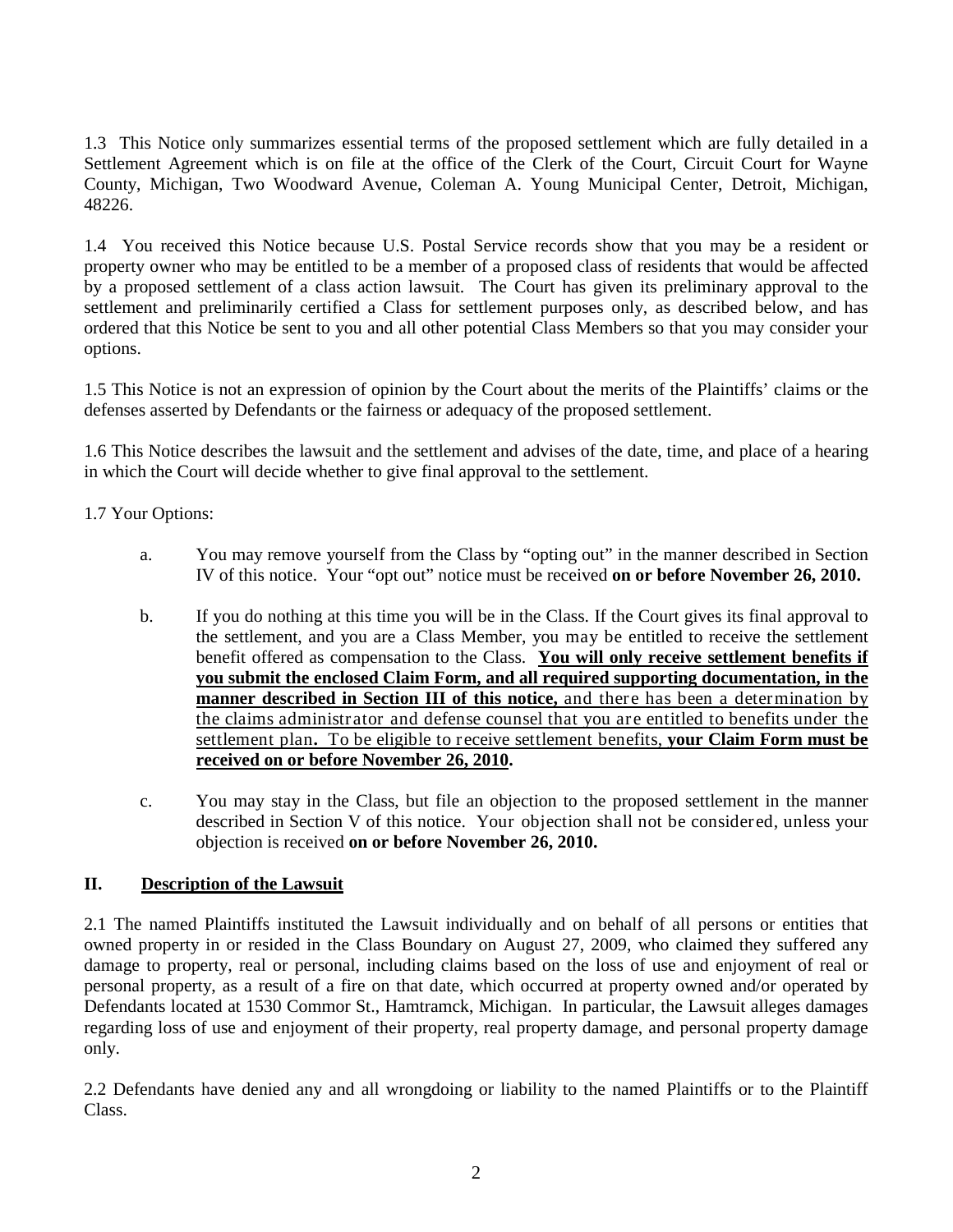2.3 Defendants agree to the certification of the case as a class action solely for settlement purposes and that the named Plaintiffs are proper representatives of the Plaintiff Class for settlement purposes only.

### **III. Summary of the Proposed Settlement**

3.1 The Plaintiffs and Defendants have agreed to settle the Lawsuit and the Court has provided preliminary approval of the Settlement Agreement, pending the Settlement Hearing as described in Section V of this Notice. A copy of the Settlement Agreement is on file with the Court located at 2 Woodward Ave., CAYMC, Detroit, Michigan and is also posted at www.hertzschram.com.

3.2 If the Settlement Agreement is approved by the Court at or after the Settlement Hearing described in Section V of this Notice, Defendants shall contribute \$60,000.00 to the initial creation of a settlement fund and make non-periodic payments to the fund up to \$160,000.00 for distribution as set forth in the Settlement Agreement.

3.3 To participate in the distribution of the Settlement proceeds, a class member must submit a completed Claim Form and all required supporting documentation to Class Counsel by **November 26, 2010**. After the amount of all approved claims has been established, Class Counsel shall pay all such claims based upon a pro-rata distribution.

3.4 Class Counsel's attorney fees and actual costs, including but not limited to their 50% share of the all costs of notice, are to be paid by the Plaintiff Class from the Settlement Fund.

#### IV. How to Request Exclusion from the Class or Intervention in the Lawsuit

4.1 If you are a member of the Plaintiff Class, and if the Settlement Agreement is approved by the Court, you will be bound by the terms of the Final Judgment and Order of Dismissal to be filed with the Court, unless you file a request to be excluded from the Plaintiff Class. Each such request must be in writing and signed by the Class Member; must contain the caption "*Harris and Malone, et al v. Sterling Oil & Chemical Company, Case No. 09-021295-NI*;" must contain the Class Member's full name, address and telephone number, and must specifically request exclusion from the Settlement Class. Requests to be excluded from the Plaintiff Class must be personally served or postmarked on or before **November 26, 2010** and must be sent to:

#### **PLAINTIFFS' CLASS COUNSEL DEFENDANTS' COUNSEL**

Elizabeth Thomson, Esq. Bruce A. Truex, Esq. Hertz Schram PC Secrest Wardle 1760 S. Telegraph, Ste. 300 30903 Northwestern Hwy.<br>Bloomfield Hills, MI 48302 Farmington Hills, MI 4833

Farmington Hills, MI 48333

4.2 If you timely file a request for exclusion, you will **NOT** share in any settlement benefits and you will be bound by the terms of the settlement governing opt-outs.

#### **V. The Settlement Hearing**

5.1 NOTICE IS HEREBY GIVEN, pursuant to MCR 3.501, that a hearing will be held before the Honorable Gershwin Drain, Third Circuit Court, 2 Woodward Ave., CAYMC, Detroit, Michigan on December 16, 2010 at 8:30 am (the "Settlement Hearing"), for the purpose of determining whether the Settlement Agreement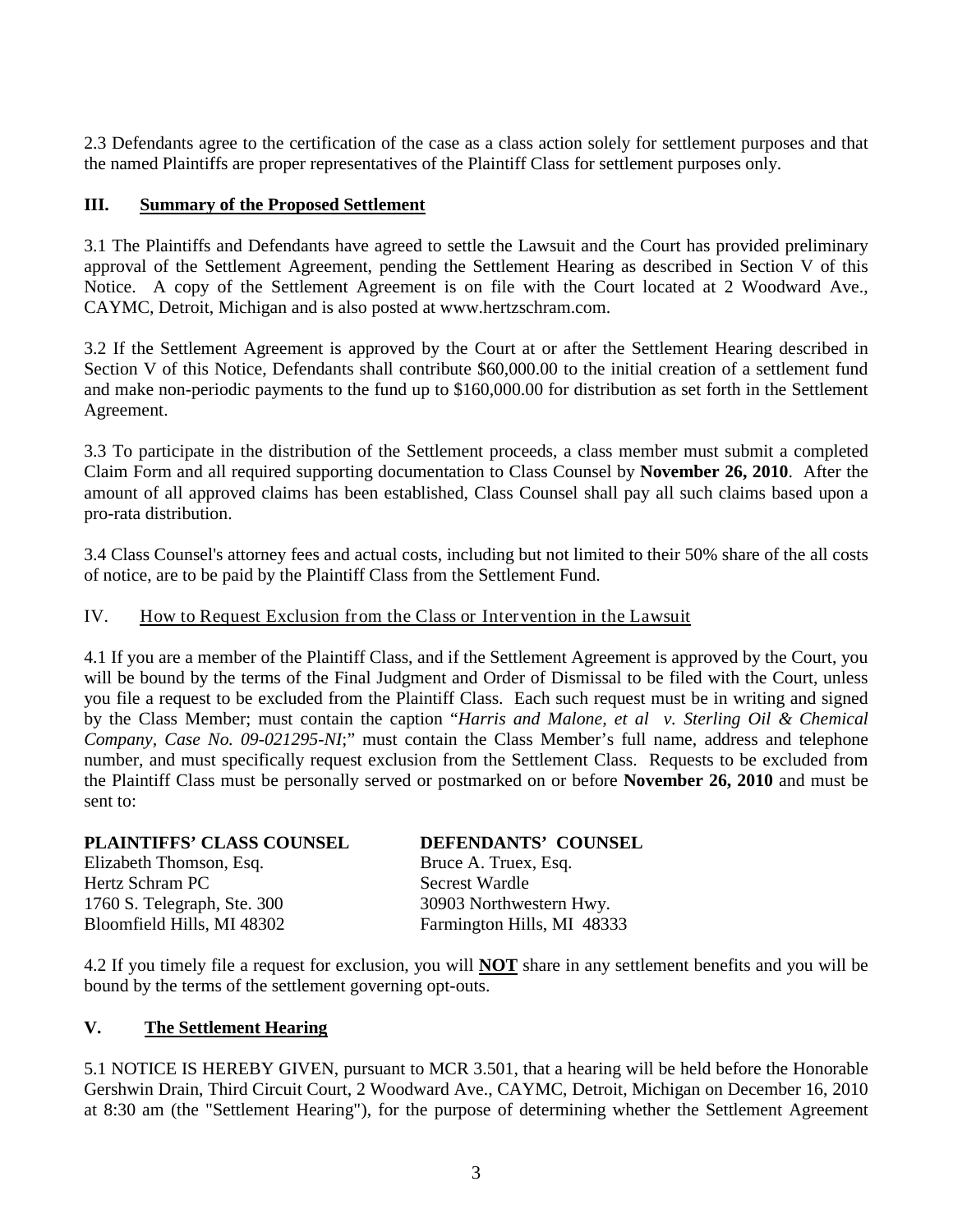was entered in good faith and is fair, reasonable and adequate and should be approved by the Court; and for purpose of considering the application of Class Counsel for an award of attorneys fees and reimbursement of expenses.

5.2 At the Settlement Hearing, any Plaintiff Class member who has not filed a request for exclusion, as described above, may appear in person or by duly authorized counsel and be heard in support of, or in opposition to, the good faith, fairness, reasonableness and adequacy of the proposed settlement and/or any requested allowance of Class Counsel attorneys fees and reimbursement of expenses. However, no Plaintiff Class member or counsel shall be heard at the Settlement Hearing, and no pleading or evidence submitted by any such person shall be received or considered by the Court, unless such person or counsel, on or before **November 26, 2010**, files a Notice of Objection with the Court at the address above and serve a copy on Plaintiffs' Class Counsel (Elizabeth C. Thomson, Hertz Schram PC, 1760 S. Telegraph Rd., Ste. 300, Bloomfield Hills, MI 48302 and Defendant's counsel (Bruce A. Truex, Secrest Wardle, 30903 Northwestern Hwy., P.O. Box 3040, Farmington Hills, MI 48333). Objections must be in writing and signed by the Class Member; must contain the caption; must contain the Class Member's full name, address, and telephone number and must identify with reasonable particularity the basis for the objection and attach all documentation he or she intends to present to the Court in support of his or her position. The Objection must be in the form of a declaration or be in the form of an affidavit duly signed under penalty of perjury before a notary public. If an Objection is submitted by someone purporting to represent a class member, the objection must have attached sufficient documentation to support the person's legal authority to represent the Class Member or the objection is invalid. Objections that do not meet the requirements are ineffective. Class Counsel reserves the right to challenge the validity of any Objection.

### **VI. Release**

6.1 If the Settlement is approved by the Court by the entry of a Final Judgment and Order of Dismissal, the named Plaintiffs, and each and every Plaintiff Class member who has not filed a timely request to be excluded from the Plaintiff Class, shall be deemed to have released and forever discharged Defendants from any and Claims, as defined in the Settlement Agreement.

6.2 Under the Settlement Agreement, Plaintiff Class are releasing any and all claims (as the term is defined under the Settlement Agreement) whether known or unknown, asserted or not asserted, existing now or that may exist in the future which are based on the allegations in the lawsuit that as a result of the fire at property owned and/or operated by Defendants, on August 27, 2009, Plaintiffs experienced an interference with the use and enjoyment of property rights, and/or sustained personal property damage and/or sustained real property damage only. Such claims being released are all claims, as the term is defined in the Settlement Agreement, regarding personal and real property damage, restitution, injunctive relief and remedies of whatever kind or character, known or unknown, that are recognized by statute, regulation, judicial decision, or in any other manner or that may be created or recognized in the future by law related to any claim regarding real or personal property damage and loss of use of real and personal property only. I understand and agree that I am releasing all of claims (as the term is defined in the Settlement Agreement) against STERLING OIL & CHEMICAL CO., INC., STERLING SERVICES, LTD., its subsidiaries, officers, directors, employees, agents, predecessors, successors affiliates, properties, assigns, representatives, employees, attorneys and insurers.

6.3 This Notice is a summary only and it is not all inclusive. The Settlement Agreement and Lawsuit are on file at the office of the Clerk of the Court, Circuit Court for Wayne County, Michigan, Two Woodward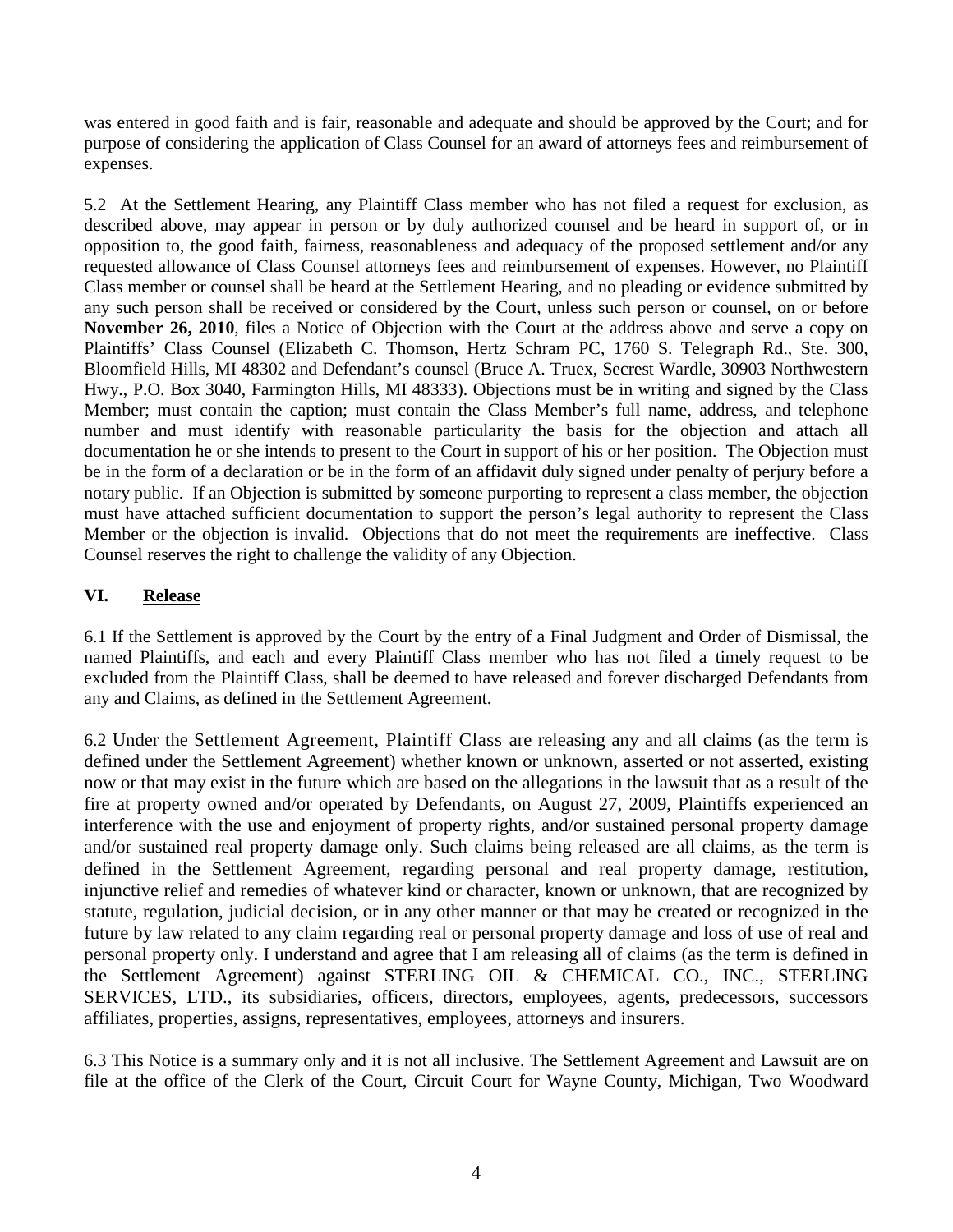Avenue, Coleman A. Young Municipal Center, Detroit, Michigan 48226 or may be viewed at Plaintiff Class Counsel's website at www.hertzschram.com.

# VII. **WHO WILL BE A CLASS MEMBER AND RECEIVE BENEFITS FROM THE SETTLEMENT?**

7.1 For purposes of the proposed settlement, you are a Plaintiff Class Member and may be entitled to the benefits of the proposed Settlement if, on of August 27, 2009,: (1) you resided or owned property within the Class Boundary as defined in Section 2.1 of this Notice **and** (2) you evacuated your property on August 27, 2009 as a result of a fire on Defendants' property on August 27, 2009 ; and/or (3) you suffered damage to real property as a result of a fire on Defendants' property on August 27, 2009; and/or (4) you suffered damage to personal property as a result of a fire on Defendants' property on August 27, 2009.

7.2 If you meet the criteria listed above, and do not exclude yourself from this proposed settlement, and you return the Claim Form as set forth in Section VIII below, you are a Plaintiff Class Member entitled to benefits under the Settlement.

### VIII. W**HAT SETTLEMENT BENEFITS ARE AVAILABLE?**

8.1 The case has been resolved for monetary and non-monetary compensation. Relief has been obtained for area residents who will receive important information in writing from Defendants regarding procedures utilized by the Sterling facility, in the event of an evacuation of the facility, along with any evacuation recommendations made by the local fire department, if any such recommendations exist. Monetary benefits are also provided under the Settlement.

### 8.2 **To obtain monetary benefits you must complete the attached Claim Form, produce all required documentation and return it to:**

**Sterling Oil Claims Administrator c/o Hertz Schram PC 1760 S. Telegraph - Ste. 300 Bloomfield Hills, MI 48302-0183**

8.3 **Your Claim Form must be received at the address above on or before November 26, 2010 or you will be forever barred from making a claim for settlement benefits.**

8.4 **If your Claim Form is received timely,** and your Claim Form (including all required documentation) meets the requirements for monetary compensation under the Settlement Agreement, then **you will receive** a **settlement benefit payment within a reasonable time after final approval** of this Settlement by the Court.

8.5 The amount of each individual award will depend on the type of claim verification submitted by you (as described in the enclosed Claim Form), the number of people who choose to participate in the settlement, and whether there are objections to the proposed distribution.

8.6 You are responsible for consulting with your tax advisor regarding all tax consequences of this settlement.